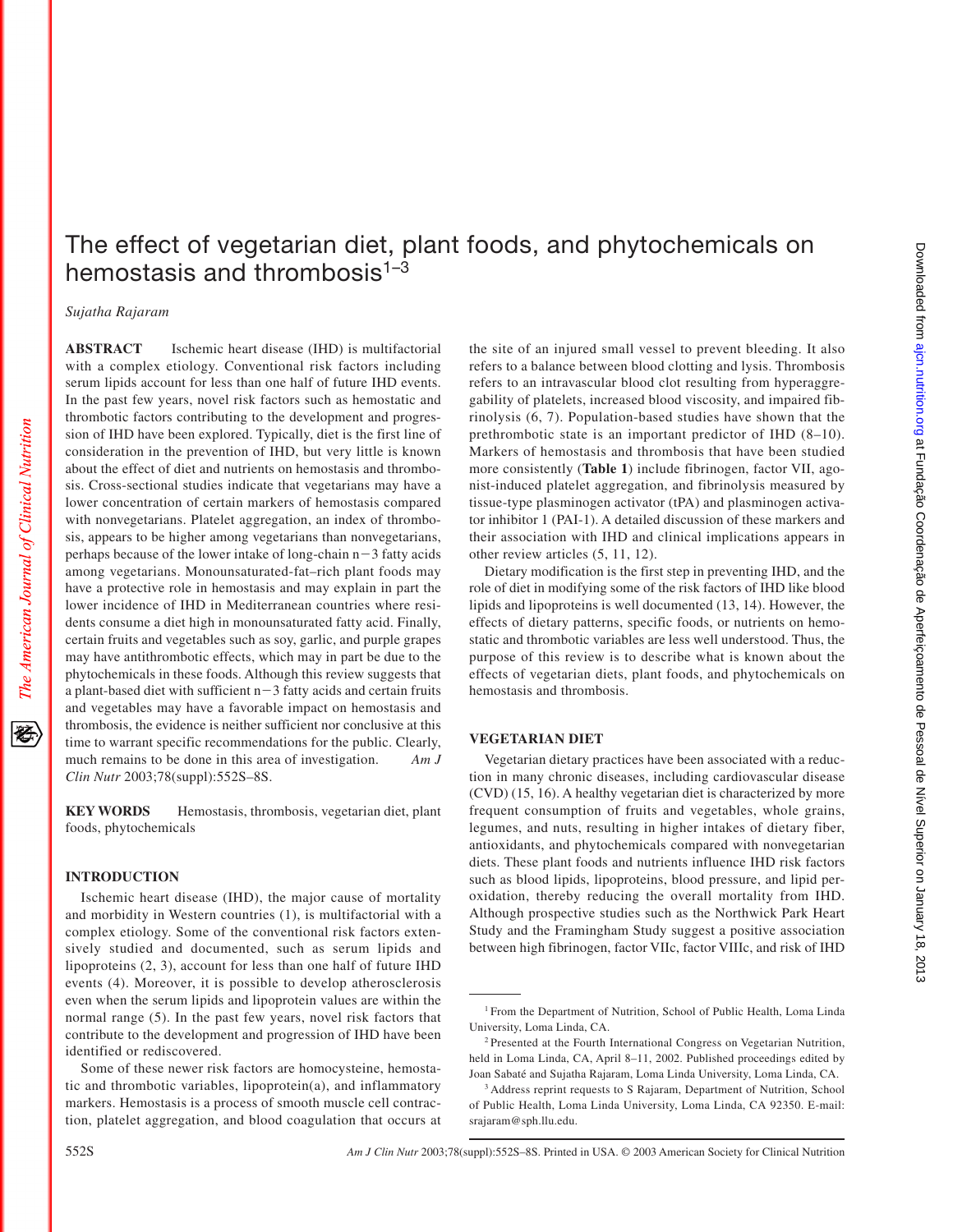| TABLE I |  |  |                                                   |
|---------|--|--|---------------------------------------------------|
|         |  |  | Selected markers of hemostasis and thrombosis $I$ |

**TABLE** 

| Factor                 | Function                                                                                               |  |  |
|------------------------|--------------------------------------------------------------------------------------------------------|--|--|
| Hemostasis             |                                                                                                        |  |  |
| Fibrinogen             | Structural protein of blood coagulation converted<br>to fibrin network by the action of thrombin       |  |  |
| <b>Factor VII</b>      | Proenzyme of extrinsic pathway of blood<br>coagulation that activates factor X                         |  |  |
| Fibrinolysis           | Gradual progressive degradation of fibrin into<br>soluble fragments                                    |  |  |
| tPA                    | Fibrinolytic system activator that converts<br>plasminogen to plasmin                                  |  |  |
| $PAI-1$                | Serine protease inhibitor with high affinity for<br>tPA and ability to inhibit the fibrinolytic system |  |  |
| Thrombosis             |                                                                                                        |  |  |
| $TXA$ , and $TXB$ ,    | Potent platelet aggregators, produced from<br>arachidonic acid                                         |  |  |
| Platelet aggregability | In vitro platelet aggregation induced by agonists<br>such as ADP, thrombin, epinephrine, and collagen  |  |  |

*<sup>1</sup>* tPA, tissue-type plasminogen activator; PAI-1, plasminogen activator inhibitor 1; TXA<sub>2</sub> and TXB<sub>2</sub>, thromboxane A<sub>2</sub> and B<sub>2</sub>.

(17, 18), the influence of plant-based diets on these factors is not as well understood.

**Table 2** summarizes the findings from 5 cross-sectional studies (19–23) on vegetarian diets and hemostatic and thrombotic factors. Overall, the studies seem to indicate a favorable impact of vegetarian diet on hemostasis. This benefit was shown in terms of either a lower concentration of coagulation factors or an increase in fibrinolysis. Only one study did not show significant differences in hemostatic risk factors between vegetarians and nonvegetarians (20). The differences in the intake of dietary fiber may explain the nonsignificant results in this study. Vegetarians and nonvegetarians (20) in this study had similar but lower intakes of dietary fiber (5–6 g/d), while vegetarians in the other studies (21, 22) had fiber intake that was significantly greater (26–68 g/d) than that of their nonvegetarian (14–28 g/d) counterparts. In fact, fiber has

been shown to decrease factor VIIc in young, middle-aged, and elderly subjects (24, 25).

Two of the studies (22, 23) summarized in Table 2 also measured agonist-induced platelet aggregation, an index of thrombosis. These studies found that vegetarian diets increased platelet aggregation compared with nonvegetarian diets. One explanation for this could be the differences in the intake of long-chain  $n-3$ polyunsaturated fatty acids (LCPUFAs) among vegetarians and nonvegetarians. Frequent consumption of marine fish, a rich source of LCPUFAs such as eicosapentaenoic acid (EPA) and docosahexaenoic acid (DHA), has been shown to provide cardioprotection (26, 27). This is brought about by a higher incorporation of EPA in platelet membranes by displacement of arachidonic acid, a precursor to the potent platelet aggregator thromboxane  $A<sub>2</sub>$ (28). Li et al (23) reported that vegetarians in comparison to nonvegetarians had lower total plasma phospholipid n-3 fatty acids (4.2% compared with 6.0% of total fatty acids) and a lower ratio of arachidonic acid to EPA (9.8 compared with 17.5). Similar findings were reported by Mezzano et al (22). Unfortunately, these studies did not report dietary intakes of EPA and provide only a speculative explanation for the relation between EPA intake, plasma EPA levels, and platelet aggregation.

The  $n-3$  PUFA that is present in plant foods is  $\alpha$ -linolenic acid (ALA), which in the body can be converted to EPA and DHA by elongase and desaturase enzymes. However, the efficiency and rate of conversion of ALA to EPA and DHA are typically low (29). The Nurses' Health Study showed that the relative risks of fatal IHD were significantly lower in the highest quintile compared with the lowest quintile of ALA intake even after adjusting for confounders (30). Other prospective studies also show an inverse relation between ALA intake and incidence of IHD mortality (31–33). However, human experimental studies on the effect of ALA on hemostatic and thrombotic factors are sparse.

In a study by Li et al (34), free-living lactoovovegetarians were randomized into 2 groups, one receiving moderate ALA and the other high ALA for 42 d. The purpose of adding the ALA was to bring the dietary  $n-3$ -to-n $-6$  ratio to 1:3 and 1:1 in the 2 groups,

Cross-sectional studies on healthy vegetarians and hemostasis and thrombosis factors*<sup>1</sup>*

| Subjects and diet groups                        | Results                                     | Reference |
|-------------------------------------------------|---------------------------------------------|-----------|
| Great Britain, men and women, 18–65 y old       |                                             | 19        |
| Vegan $(n = 27)$                                | Factor VIIc (V <nv)< td=""><td></td></nv)<> |           |
| Lactoovovegetarian $(n = 23)$                   |                                             |           |
| NV $(n = 282)$                                  |                                             |           |
| Taiwanese Buddhist, men and women, $<$ 30 y old |                                             | 20        |
| $V(n = 55)$                                     | Factor VIIc (no difference)                 |           |
| NV $(n = 59)$                                   | Fibrinogen (no difference)                  |           |
| West Africa, men and women, 35–60 y old         | 21                                          |           |
| Vegan $(n = 8)$                                 | Fibrinogen (V <nv)< td=""><td></td></nv)<>  |           |
| Lactoovovegetarian $(n = 28)$                   | Fibrinolysis (V>NV)                         |           |
| NV $(n = 40)$                                   |                                             |           |
| Chile, men and women, 27–51 y old               |                                             | 22        |
| Vegan $(n = 3)$                                 | Factor VIIc (V <nv)< td=""><td></td></nv)<> |           |
| Lactoovovegetarian $(n = 23)$                   | Fibrinogen (V <nv)< td=""><td></td></nv)<>  |           |
| NV $(n = 26)$                                   | Platelet aggregation (V>NV)                 |           |
| Australia, men, 20–50 y old                     |                                             | 23        |
| Vegan $(n = 18)$                                | Factor VIIc (V <nv)< td=""><td></td></nv)<> |           |
| Lactoovovegetarian $(n = 46)$                   | Platelet aggregation (vegan>NV)             |           |
| NV $(n = 83)$                                   |                                             |           |

<sup>1</sup>V, vegan and lactoovovegetarian combined; NV, nonvegetarian. Results are significantly different,  $P < 0.05$ .

Downloaded from ajcn.nutrition.org at Fundação Coordenação de Aperfeiçoamento de Pessoal de Nível Superior on January 18, 2013 Downloaded from [ajcn.nutrition.org](http://ajcn.nutrition.org/) at Fundação Coordenação de Aperfeiçoamento de Pessoal de Nível Superior on January 18, 2013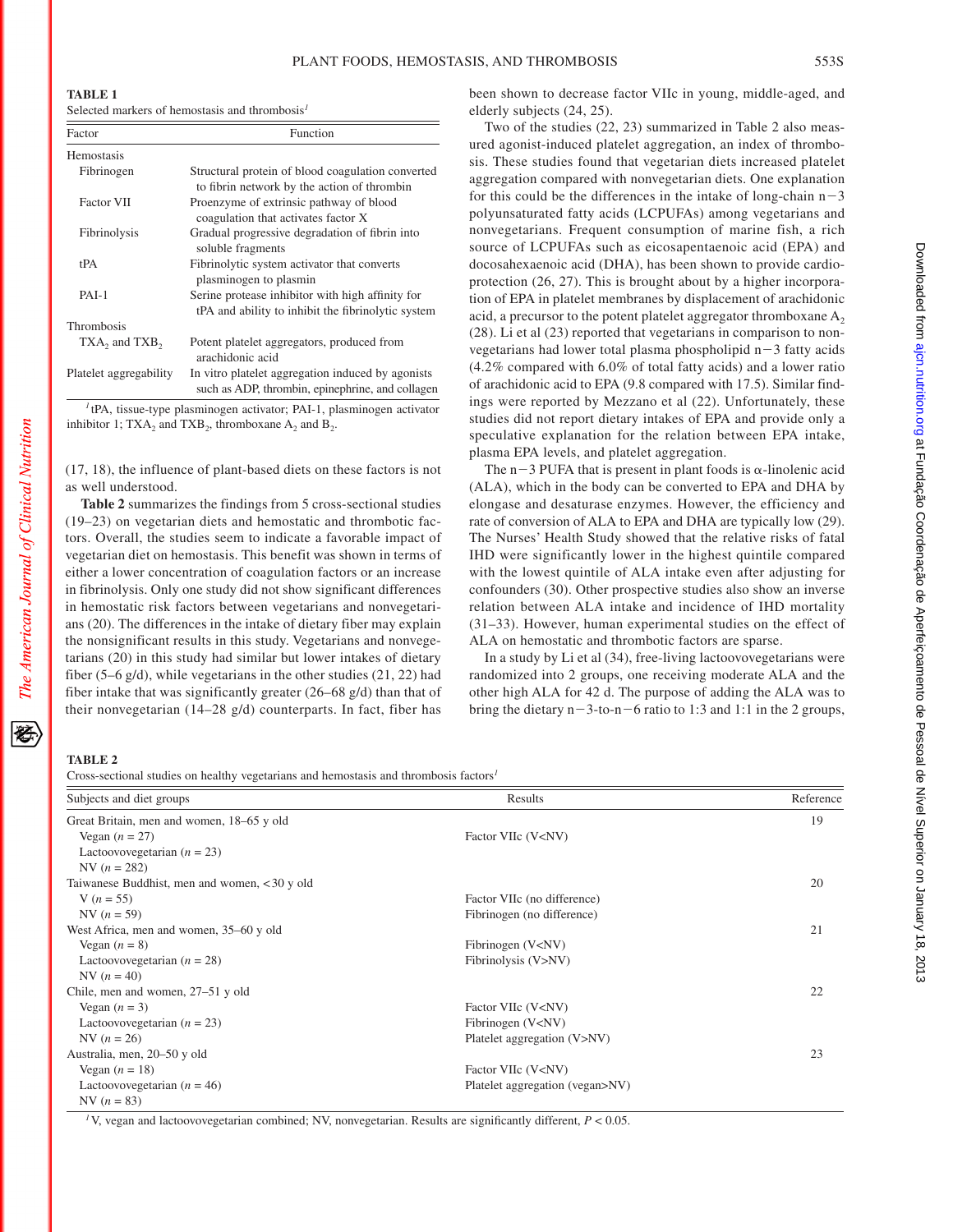

**FIGURE 1.** Effect of 3 different  $n-3$  fatty acid sources on the proportion of EPA in platelet phospholipids: canola oil provided 3.7 g ALA/d; linseed oil provided 15.5 g ALA/d; red meat provided 70 mg EPA/d; and fish provided 847 mg EPA/d. Baseline for canola oil and linseed oil diet groups was 14-d safflower oil–based diet, and that for the red meat and fish groups was 7-d vegetarian diet (34, 36). Endpoint was after 28 d for canola and linseed oil diet groups and 14 d for red meat and fish groups. Significantly different from baseline:  $P < 0.05$ ,  $***P < 0.001$ . Reprinted with permission from reference 34. ALA,  $\alpha$ -linolenic acid; EPA, eicosapentaenoic acid.

respectively. The variation in the amount of ALA and therefore the  $n-3$ -to- $n-6$  ratio was made possible by the incorporation of modified margarine made from canola and linseed oil provided to all subjects. The proportions of EPA and total  $n-3$  PUFA and the n-3-to-n-6 ratio in platelet phospholipids were greater at the end of the study compared with baseline in both diet groups, but the mean was higher in the high-ALA group compared with the moderate-ALA group. In spite of the higher incorporation of the  $n-3$ PUFA into platelet phospholipid, there were no significant differences in any of the thrombotic factors measured in this study, including agonist-induced platelet aggregation. In contrast, Mezzano et al (35) showed that when lactoovovegetarians are supplemented with 700 mg of EPA and DHA for 8 wk, there is an expected increase in plasma EPA and DHA levels. In addition, supplementation with EPA and DHA reduced platelet aggregation with different agonists significantly compared with placebotreated lactoovovegetarian subjects.

The EPA content of platelet phospholipids increased from 0.2% to 0.5% of total fatty acids after 15.4 g/d of ALA was consumed for 5 wk (34), while just 2 wk of consuming a diet rich in Atlantic salmon containing 847 mg/d of EPA increased the platelet phospholipid content from 0.4% to 1.9% of total fatty acids (36). A comparison was made between the plant oils canola and linseed (34), providing 3.7 and 15.5 g of ALA per day, respectively, with red meat and fish (36), providing a direct supply of EPA (70 and 847 mg/d, respectively). The incorporation of EPA in platelet phospholipid was significantly higher after consumption of all of the n-3 sources, but it was highest after fish consumption (**Figure 1**). Although increasing ALA intake increases EPA levels in platelet phospholipids, it seems like the increase is not sufficient to influence platelet functions. Thus, the biological effects of ALA and EPA are not equivalent with respect to thrombosis. Whether ALA would function as EPA did in these studies if the absolute amount of ALA intake or the duration of feeding a high-ALA diet was increased needs to be explored in the future.

One characteristic difference between vegan and lactoovovegetarian diets is the inclusion of variable servings of dairy and egg products in the lactoovovegetarian diets. The Honolulu Heart Program cohort (37) was followed up after 22 y for the risk of thromboembolic stroke and intake of dietary calcium and milk. Nondrinkers of milk among men had 2 times greater rate of stroke than those that consumed 16 oz milk or more per day. Dietary calcium, sodium, and potassium intake did not account for the differences in the incidence of stroke between milk drinkers and nondrinkers. This suggests that components other than the minerals in milk might be important for stroke risk reduction. An in vitro study showed that casein, the milk protein, and lactoferrin inhibit thrombin-induced platelet aggregation and thrombininduced secretion of serotonin (38). It is not clear whether these peptides are physiologically released after digestion and absorbed intact. Until further studies can substantiate these findings, the effect of milk products in reducing the risk of thrombosis remains inconclusive. Lactoovovegetarians who use dairy products should choose nonfat or low-fat options from this food group to keep their total and saturated fat intake within the recommendations for a heart-healthy diet.

#### **PLANT FOODS**

The prevalence of IHD is lower in the Mediterranean region compared with the West generally. An olive oil–based diet rich in monounsaturated fatty acid (MUFA) may partly account for this difference in the incidence of IHD. In fact, high dietary intake of MUFA is negatively correlated with IHD mortality (39). When substituted for saturated fat, MUFA is hypocholesterolemic and in comparison to a high-carbohydrate diet significantly reduces serum triacylglycerol concentration (40). These mechanisms explain the reason for the decrease in IHD risk seen with high-MUFA diets. However, it is thought that MUFA from plant oils such as olive oil and canola oil may also have a favorable impact on hemostatic and thrombotic factors, thereby contributing further to IHD risk reduction.

In a randomized controlled crossover study, 18 healthy volunteers were assigned to diets rich in olive oil, sunflower oil, or rapeseed oil for 3 wk each. Olive oil is rich in MUFA, sunflower oil is rich in n-6 PUFA, and rapeseed oil has significant amounts of both MUFA and n-6 PUFA. The olive oil diet was associated with lower nonfasting mean concentration of factor VIIa than the sunflower oil diet. Similar observations were made in comparison with the rapeseed oil diet also, but they were not significant (41). The sunflower oil diet not only had less MUFA than the olive oil diet (7.6% compared with 17% of total energy, respectively) but also had more n-6 PUFA (12.2% energy) than the olive oil diet (2.2% energy). This suggests that besides the MUFA content of the oil, the amount of  $n-6$  fatty acids and the ratio of  $n-3$  to  $n-6$ PUFA in the plant oils may affect hemostatic variables (41, 42).

In another study, the effect of displacing saturated fat with MUFA in the diet on hemostasis and thrombosis was investigated (43). Fifty-one healthy subjects participated in a controlled, parallel-design study that provided a saturated fat (SFA) diet (14.9% energy from SFA, and 12.2% energy from MUFA)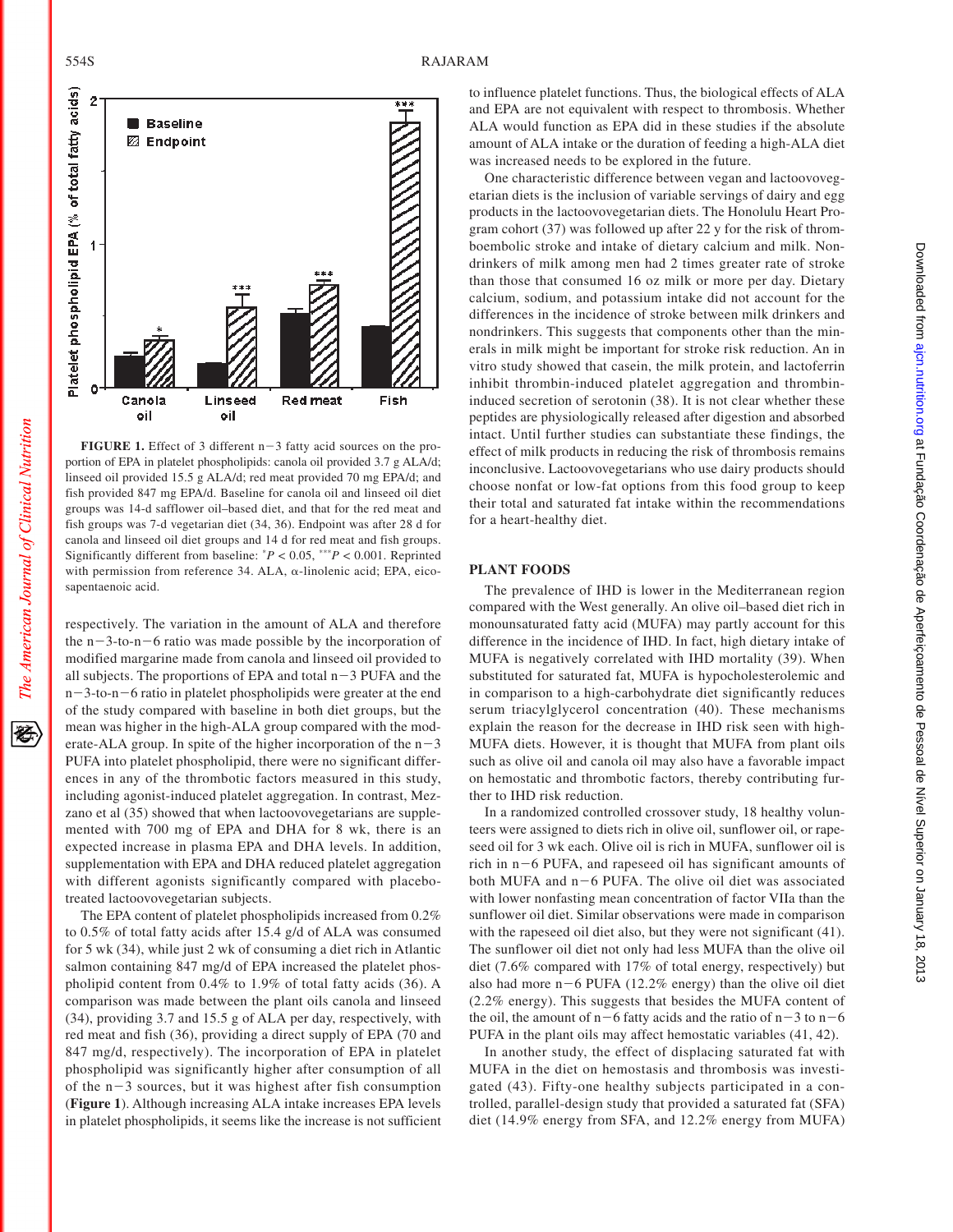for 8 wk, after which they were administered a MUFA-rich diet (11% energy from SFA, and 15.8% energy from MUFA) for 16 wk. At the end of 8 wk on the MUFA diet, there was a significant reduction in whole blood aggregation in response to ADP, collagen, and arachidonic acid, but by 16 wk these reductions were maintained with only ADP agonist. Sirtori et al (44) reported similar findings, while others (45, 46) showed no significant difference with the type of fatty acid on agonist-induced platelet aggregation, and still others (47, 48) showed that ADPinduced aggregation may be enhanced by olive oil. In contrast, the effect of MUFA on fibrinogen, PAI-1, and tPA activity is more consistent and indicates that the type of fatty acid may not significantly alter these factors.

The measurement techniques of the ex vivo agonist-induced platelet aggregation are quite variable and may account for the inconsistent results seen across the different studies. Also, the physiologic relevance of the changes observed in hemostatic variables is not clear because in some instances the changes are quite small for the differences in fatty acid composition. There is some preliminary evidence to suggest that the MUFA-rich olive oil–based Mediterranean diets may contribute to IHD risk reduction via not only lowering blood lipids and lipoproteins but also influencing some of the hemostatic and thrombotic factors. Future studies have to explore how the amount of n-6 PUFA and the n-3-to-n-6 ratio in the diet may modify the effects of MUFA.

Healthy vegetarian diets are also characterized by an increase in the consumption of fruits and vegetables. Cardiovascular health benefits are provided by several fruit and vegetable components, including fiber, antioxidants, and phytochemicals. In a recent study (49), plasma salicylic acid was measured in the serum of vegetarians and nonvegetarians and compared with that of patients consuming a low daily dose of aspirin. Higher salicylate concentration was seen in vegetarians (0.04–2.47 mmol/L) than nonvegetarians (0.02–0.20 mmol/L). Those taking aspirin had several folds higher plasma salicylate concentration (0.23–25.40 mmol/L) than did the nonusers, but there was an overlap in serum salicylate levels between vegetarians and aspirin users. Many fruits and vegetables naturally contain salicylates, but salicylates are particularly high in herbs and spices. Further studies are needed to clarify whether the higher plasma salicylate concentration among vegetarians provides antithrombotic effects similar to those provided by low-dose aspirin.

## **PLANT NONNUTRIENTS**

The American Journal of Clinical Nutrition

袳

Dietary factors play a key role in the development of IHD. Frequent consumption of foods rich in phytochemicals such as allicin, polyphenols, isoflavones, and anthocyanins is associated with reduced incidence of CVD (50–52). Some foods that contain significant amounts of these phytochemicals and have been investigated in human studies include garlic (allicin), cocoa (polyphenols), soy (isoflavones), and red wine and grape juice (anthocyanins). These foods are known to favorably alter some cardiovascular risk factors and thereby decrease the incidence of CVD. The section below discusses some studies with respect to the effect on markers of hemostasis and thrombosis.

#### **Organosulfur compound**

Garlic and extracts prepared from it are known to reduce serum cholesterol levels in humans, inhibit endogenous cholesterol synthesis, and suppress LDL oxidation, thereby reducing the risk of IHD (50). But the IHD risk–reducing effects are not limited to these mechanisms alone. Garlic intake lowers blood coagulability by reducing fibrinogen, increasing fibrinolysis and prothrombin time, and inhibiting platelet aggregation (53, 54). Two human studies reported reductions in platelet aggregation of 16.4% and 58% with garlic oil obtained from 9–10 g fresh garlic cloves (55, 56). In a randomized double-blind study of normal healthy subjects, the effects of 3 different doses  $(2 \text{ g/d}, 4 \text{ g/d}, \text{ or } 7.2 \text{ g/d})$  of aged garlic extract (AGE) compared with placebo on platelet aggregation and adhesion were measured after 6 wk of supplementation. AGE supplementation reduced platelet function, and this inhibitory effect was selective, affecting collagen and epinephrine but not ADP-induced aggregation. Also, the dose response was evident with only collagen-induced aggregation, while for other agonists the low dose  $(2 \text{ g/d})$  was as effective as the higher doses  $(57)$ .

Not all studies show a favorable effect of garlic on platelet function. A placebo-controlled, double-blind, randomized study on healthy men showed no effect of garlic extract on platelet aggregation, serum thromboxane, and platelet activating factor (58). The inconsistent results are probably due to the use of different garlic preparations and varying amounts of the active constituents in garlic in these studies.

The antithrombotic effects of garlic are attributed to the allyl propyl disulfide, diallyl disulfide, and other sulfur compounds present in the essential oil. Although the exact mechanism by which these compounds alter platelet function is not known, in vitro studies suggest that they may act via inhibition of platelet lipooxygenase and cyclooxygenase enzymes, which in turn suppresses the production of thromboxane  $B_2$  (TXB<sub>2</sub>). In fact, researchers in Kuwait found that the daily consumption of 1 clove (3 g) of fresh garlic for 6 mo resulted in a 20% reduction in serum cholesterol and an 80% decrease in serum TXB<sub>2</sub> in middle-aged men (59).

Other members of the Allium family such as onions may also be considered natural anticlotting agents because they possess substances that have fibrinolytic activity and can suppress platelet aggregation. A whole family of sulfinyl disulfides isolated from onions has been shown to inhibit the arachidonic acid cascade in platelets (60). However, the concentration of the sulfur-containing compounds in onions, leeks, and other allium vegetables is much lower than in garlic, and therefore garlic has been most extensively studied in the Allium family.

## **Polyphenols**

#### *Catechins and procyanidins*

Frequent consumption of polyphenol-rich foods is inversely associated with death from thrombosis and IHD (51). Cocoa, a polyphenol-rich food, contains catechin, epicatechin, and substantial amounts of procyanidin. Ex vivo effects of cocoa polyphenols were studied on 10 healthy volunteers by measuring platelet function (61). Consumption of a cocoa drink resulted in the lowering of platelet activation marker expression in response to weak agonists in vitro and produced an aspirin-like effect on platelet function. These effects were probably due to the catechin and procyanidin content of cocoa and not due to caffeine, because the caffeine-containing beverage in this study stimulated epinephrineinduced platelet aggregation. This is consistent with in vitro studies that document a decrease in platelet aggregation with flavonoids (62).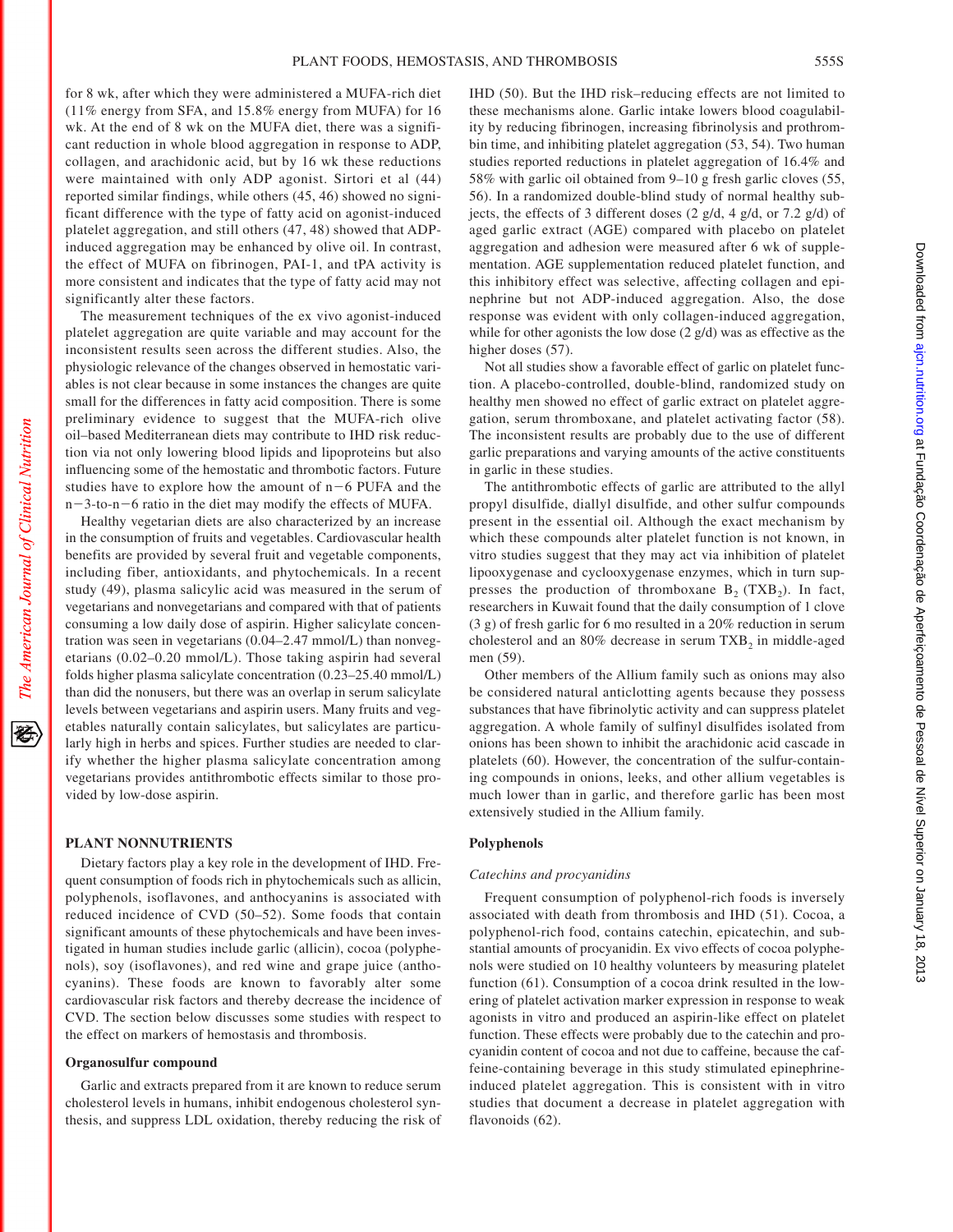In contrast, Wan et al (52) reported no significant difference between urinary excretion of  $TXB_2$  and 6-keto-PGF<sub>1a</sub> in a diet enriched with cocoa powder. Measurement of these metabolites is noninvasive and quantifies endogenous eicosanoid production and in vivo thrombosis. This study measured the metabolites in a 24-h urine sample; in contrast, the study by Rein et al (61) measured platelet function 2 h after consumption of a cocoa drink. While inhibition of platelet aggregation is one mechanism by which polyphenols in cocoa may offer cardioprotective benefits, more studies are required to accurately assess the effect of acute compared with chronic intake of cocoa polyphenols on thrombosis.

#### *Anthocyanins*

Red wine and purple grape juices are rich sources of another group of polyphenols called anthocyanins. They also contain catechin. Epidemiologic studies show an inverse correlation between red wine intake and morbidity and mortality from IHD (63). Part of the protective effect of red wine is due to its ability to increase HDL cholesterol. It has been proposed that the polyphenols in red wine and grape juice may also exhibit cardioprotective effects via mechanisms beyond blood lipids. The ex vivo inhibition of platelet activity by purple grape juice (350 mL) seems to be similar to that produced by 700 mL of red wine (64). In fact, dealcoholated red wine demonstrated a significant inhibition of in vitro platelet aggregation that was comparable to phenolic extracts from red wine, especially the catechin-anthocyanidin fraction (65).

Two cups of purple grape juice (450 mL) substantially inhibited platelet activity in healthy subjects (66), while similar amounts of orange juice and grapefruit juice had no such effects. The polyphenols in grape juice are anthocyanins and proanthocyanins, while those in orange and grapefruit juices are mainly flavonones and flavones. Also, grape juice has higher amounts of polyphenols than the other 2 fruit juices. Among the different varieties of grape juice, red and white grape juice (67) do not seem to have any effect on platelet function, in contrast to the antithrombotic function of purple grape juice. Although the agonist used to induce platelet activation was not the same in these various studies, the differences in the effect on platelet function are attributed to the polyphenol content, which is much higher in the purple grape juice than in the other 2 varieties.

#### *Isoflavones*

The American Journal of Clinical Nutrition

袳

Isoflavones that are mainly found in soy and soy products are also flavonoids. There are very limited human experimental studies on the effect of soy foods on hemostasis and thrombosis. However, by virtue of the high ALA and fiber content of soy (68), one can speculate that it has some degree of antithrombotic effect. Soy protein intake increases plasma concentration of genistein, an isoflavonoid found in soybeans (69). Genistein has demonstrated several effects in vitro that indicate a role in decreasing thrombosis. Genistein inhibits tyrosine kinase activity, blocking growth factor action; interferes with platelets and thrombin action; and inhibits agonist-induced platelet aggregation (70). However, the relevance of these in vitro effects to human physiology is not clear.

In one double-blind study on perimenopausal women, soy intake (40 g/d) with (80 mg) or without isoflavone did not influence any of the hemostatic or thrombotic factors compared with whey protein (71). However, this study was done on normocholesterolemic, healthy perimenopausal women. The current guideline provided by the Food and Drug Administration (72) to claim soy food as a heart-healthy food is about 25 g/d. This is for individuals

with elevated cholesterol levels. Obviously, much work remains to be done in looking at the effect of similar amounts of soy on cardiovascular risk factors other than blood lipids in patients with elevated levels of these factors.

#### *Quercetin*

Flavonoids such as quercetin, kaempferol, and myricetin naturally occur in fruits and vegetables. A typical diet contains about 23–34 mg of these flavonoids/d (73), the majority of which is quercetin. In a double-blind study (74), healthy men and women were assigned to either a quercetin-supplemented (1 g/d) group or a control group for 28 d. Plasma quercetin was 23-fold higher after quercetin supplementation but did not alter any of the thrombogenic risk factors. Similar observations were made in another randomized crossover study in which volunteers received 220 g onions/d ( $\approx$ 114 mg quercetin) as one of the treatments for 7 d (75).

In vitro, quercetin inhibits platelet aggregation (76, 77), but the levels used range from 20 to 500 mmol/L quercetin, which is several hundred times higher than the plasma levels reached in the human studies. Therefore, it is possible that the inhibitory effect of quercetin on platelet aggregation may require a certain minimum concentration in the plasma. It is also likely that quercetin elicits its cardioprotective effects via mechanisms other than thrombosis.

#### **Summary**

The foods discussed in the section above—including garlic, soy, cocoa, and grape juice—all seem to have some cardioprotective effects. Although these studies have specifically looked at the role of the phytochemical content of these foods, it is reasonable to assume that there may be other constituents of these foods that might confer some of the cardiovascular benefits either alone or in combination with the predominant phytochemical in the food. Also, the results seen in vitro may not be similar to the physiologic response to the intake of these foods or the individual phytochemical. Future intervention studies should consider comparing the whole food to the phytochemical constituents in determining their impact on hemostasis and thrombosis.

#### **CONCLUSIONS**

Identifying novel risk factors for IHD and understanding the role, if any, of dietary components on these markers will help in the development of therapeutic and preventive measures in the future. Normal hemostasis is a result of a complex regulatory process, and to measure the balance among these molecules and their actions, appropriate markers need to be used. Variability in the assay methods used in different labs has resulted in inconsistent results, and this calls for improving means of assessing these markers in the future. Even when the results are consistent, in some instances the protective effects observed are rather small for the differences in diet and the clinical relevance of such small changes is not clear. Another challenge is in the interpretation of the findings on some of the hemostatic factors that are acute phase reactants. Are the changes observed an acute or chronic effect? What are the long-term health implications of the observed changes? These are some of the questions that remain to be addressed in future studies. Because many of the studies on humans have used healthy subjects, clinical trials on patient populations should be considered in the future. It is likely that the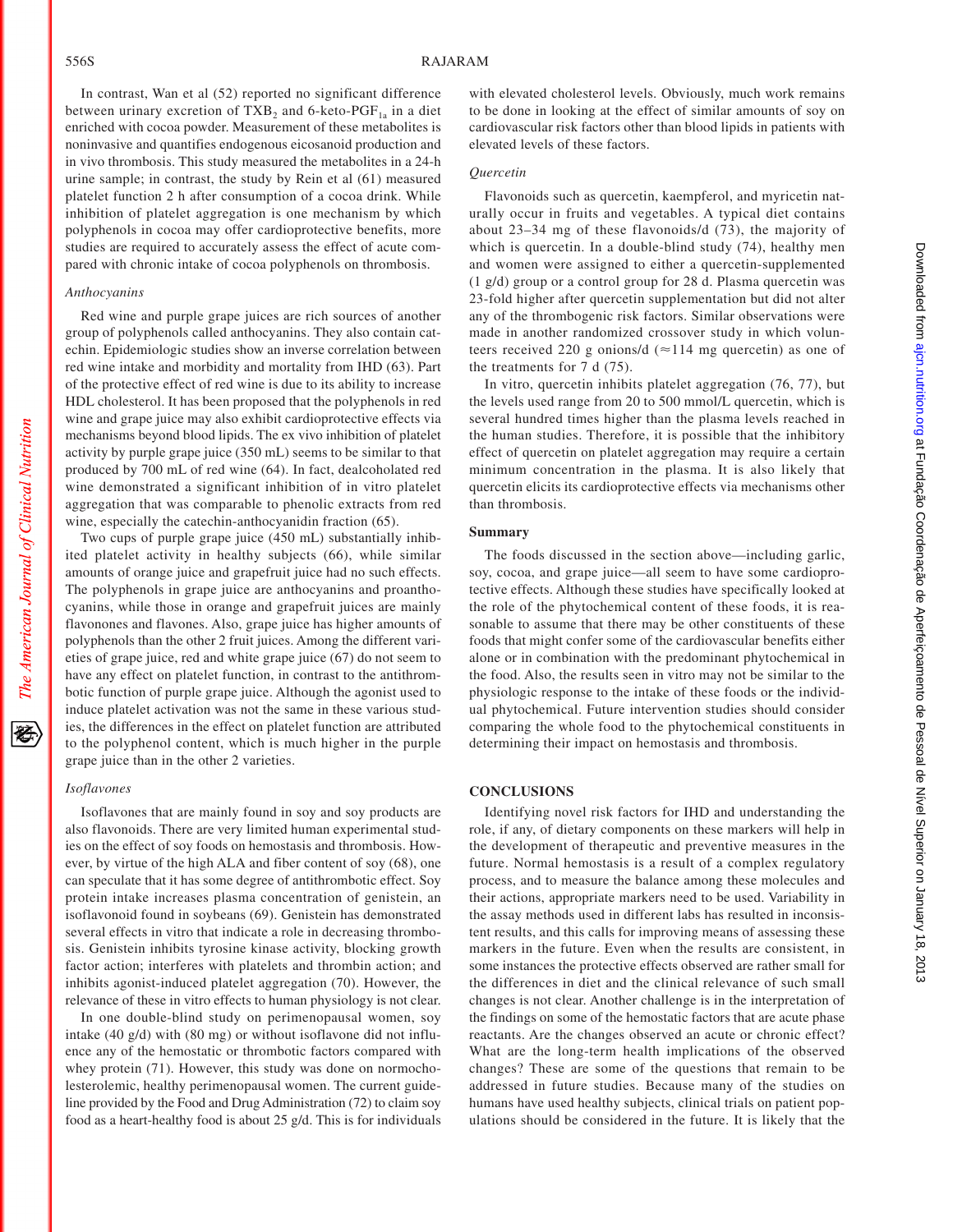antithrombotic effects of some of these plant foods and nonnutrients may be different in healthy subjects compared with patients with a preexisting cardiovascular disease condition.

There are only limited data to indicate that certain plant foods and nutrients such as fiber, n-3 fatty acids, MUFA-rich olive oil, garlic, and soy may favorably modify some of the markers of hemostasis and thrombosis. The evidence is neither conclusive nor sufficient to make specific public health recommendations, and systematic human intervention studies are needed to substantiate the current observations. In the meantime, nutrition education should continue to promote the existing recommendations for a heart-healthy diet, which emphasize eating a variety of fruits and vegetables; increasing MUFA, n-3 PUFA, and fiber intake; and reducing saturated fat intake. This type of dietary pattern has been shown to help in the prevention of IHD by favorably affecting several coronary risk factors. k.

The author had no conflict of interest.

#### **REFERENCES**

- 1. American Heart Association. Heart and stroke statistical update. Dallas: American Heart Association, 2000:1–10.
- 2. Expert Panel. Executive summary of the third report of the National Cholesterol Education Program (NCEP) Expert Panel on Detection, Evaluation, and Treatment of High Blood Cholesterol in Adults (Adult Treatment Panel III). JAMA 2001;285:2486–97.
- 3. Genest JJ, Martin-Munley S, McNamara JR, et al. Prevalence of familial lipoprotein disorders in patients with premature coronary artery disease. Circulation 1992;85:2025–33.
- 4. Heller RF, Chinn S, Pedoe HD, Rose G. How well can we predict coronary heart disease? Findings in the United Kingdom Heart Disease Prevention Project. BMJ 1984;288:1409–11.
- 5. Kullo IJ, Gau GT, Tajik AJ. Novel risk factors for atherosclerosis. Mayo Clin Proc 2000;75:369–80.
- 6. Vorster HH, Cummings JH, Veldman FJ. Diet and haemostasis: time for nutrition science to get more involved. Br J Nutr 1997;77:671–84.
- 7. Mann KG. Thrombosis: theoretical considerations. Am J Clin Nutr 1997;65(suppl):1657S–64S.
- 8. Kannel WB, Wolf PA, Castelli WP, D'Agostino RB. Fibrinogen and risk of cardiovascular disease. The Framingham Study. JAMA 1987; 258:1183–6.
- 9. Meade TW, Vickers MV, Thompson SG, et al. Epidemiological characteristics of platelet aggregability. BMJ 1985;290:428–32.
- 10. Elwood PC, Renaud S, Sharp DS. Ischemic heart disease and platelet aggregation. The Caerphilly Collaborative Heart Disease Study. Circulation 1991;83:38–44.
- 11. Tracy RP. Assays for thrombosis factors: relations to plasma lipids. Am J Clin Nutr 1997;65(suppl):1669S–73S.
- 12. Pearson TA, LaCava J, Weil HFC. Epidemiology of thrombotichemostatic factors and their associations with cardiovascular disease. Am J Clin Nutr 1997;65(suppl):1674S–82S.
- 13. Connor WE, Connor SL. The key role of nutritional factors in the prevention of coronary heart disease. Prev Med 1972;1:49–83.
- 14. Stone NJ, Nicolosi RJ, Kris-Etherton P, et al. Summary of the Scientific Conference on the Efficacy of Hypocholesterolemic Dietary Interventions. Circulation 1996;94:3388–91.
- 15. Thorogood M, Roe L, McPherson K, Mann JI. Dietary intake and plasma lipids levels: lessons from a study of the diet of health conscious groups. BMJ 1990;300:1271–301.
- 16. Kris-Etherton PM, Krummel D, Russell ME, et al. The effect of diet on plasma lipids, lipoproteins and coronary heart disease. J Am Diet Assoc 1987;88:1373–400.
- 17. Meade TW, North WRS, Chakrabarti R, et al. Hemostatic function and cardiovascular death: early results of a prospective study. Lancet 1980;17:1050–3.
- 18. Kannel WB, D'Agostino RB, Belanger AJ. Fibrinogen, cigarette smoking, and risk of cardiovascular disease: insights from the Framingham Study. Am Heart J 1987;113:1006–10.
- 19. Haines AP, Chakrabarti R, Meade TW, et al. Hemostatic variables in vegetarians and non-vegetarians. Thromb Res 1980;19:139–48.
- 20. Pan W-H, Chin C-J, Sheu C-T, Lee M-H. Hemostatic factors and blood lipids in young Buddhist vegetarians and omnivores. Am J Clin Nutr 1993;58:354–9.
- 21. Famodu AA, Osilesi O, Makinde YO, et al. The influence of a vegetarian diet on haemostatic risk factors for cardiovascular disease in Africans. Thromb Res 1999;95:31–6.
- 22. Mezzano D, Munoz X, Martinez C, et al. Vegetarians and cardiovascular risk factors: hemostasis, inflammatory markers and plasma homocysteine. Thromb Haemost 1999;81:913-7.
- 23. Li D, Sinclair A, Mann N, et al. The association of diet and thrombotic risk factors in healthy male vegetarians and meat-eaters. Eur J Clin Nutr 1999;53:612–9.
- 24. Mennen LI, Witteman JCM, den Breeijen JH, et al. The association of dietary fat and fiber with coagulation factor VII in the elderly: the Rotterdam Study. Am J Clin Nutr 1997;65:732–6.
- 25. Marckmann P, Sandstrom B, Jespersen J. Low-fat, high-fiber diet favorably affects several independent risk markers of ischemic heart disease: observations on blood lipids, coagulation, and fibrinolysis from a trial of middle-aged Danes. Am J Clin Nutr 1994;59:935–9.
- 26. Kromhout D, Bosschieter EB, De Lezenne Coulander C. The inverse relation between fish consumption and 20-year mortality from coronary heart disease. N Engl J Med 1985;312:1205–9.
- 27. Dyerberg J, Bang HO. Haemostatic function and platelet polyunsaturated fatty acids in Eskimos. Lancet 1979;2:433–5.
- 28. Kinsella JE, Lokesh B, Stone RA. Dietary n-3 polyunsaturated fatty acids and amelioration of cardiovascular disease: possible mechanisms. Am J Clin Nutr 1990;52:1–28.
- 29. Gerster H. Can adults adequately convert  $\alpha$ -linolenic acid (18:3n-3) to eicosapentaenoic acid (20:5n-3) and docosahexaenoic acid (22: 6n-3)? Intern J Vitam Nutr Res 1998;68;159–73.
- 30. Hu FB, Stampfer MJ, Manson JE, et al. Dietary intake of  $\alpha$ -linolenic acid and risk of fatal ischemic heart disease among women. Am J Clin Nutr 1999;69:890–7.
- 31. Lanzmann-Petithory D. Alpha-linolenic acid and cardiovascular diseases. J Nutr Health Aging 2001;5:179–83.
- 32. Asherio A, Rimm EB, Giovannucci EL, et al. Dietary fat and risk of coronary heart disease in men: cohort follow up study in the United States. BMJ 1996;313:84–90.
- 33. Guallar E, Aro A, Jimenez FJ, et al. Omega-3 fatty acids in adipose tissue and risk of myocardial infarction: the Euramic study. Arterioscler Thromb Vasc Biol 1999;19:1111–8.
- 34. Li D, Sinclair A, Wilson A, et al. Effect of dietary  $\alpha$ -linolenic acid on thrombotic risk factors in vegetarian men. Am J Clin Nutr 1999;69: 872–82.
- 35. Mezzano D, Kosiel K, Martinez C, et al. Cardiovascular risk factors in vegetarians: normalization of hyperhomocysteinemia with vitamin B-12 and reduction of platelet aggregation with  $n-3$  fatty acids. Thromb Res 2000;100:153–60.
- 36. Mann N, Sinclair A, Pille M, et al. The effect of short-term diets rich in fish, red meat, or white meat on thromboxane and prostacyclin synthesis in humans. Lipids 1997;32:635–44.
- 37. Abbott RD, Curb D, Rodriguez BL, et al. Effect of dietary calcium and milk consumption on risk of thromboembolic stroke in older middle-aged men. Stroke 1996;27:813–8.
- 38. Rutherfurd KJ, Gill HS. Peptides affecting coagulation. Br J Nutr 2000;84(suppl):S99–102.
- 39. Keys A, Menotti A, Karvonen MJ, et al. The diet and 15-year death rate in Seven Countries Study. Am J Epidemiol 1987;124:903–15.
- 40. Kris-Etherton P, Daniels SR, Eckel RH, et al. Summary of the Scientific Conference on Dietary Fatty Acids and Cardiovascular Health. Circulation 2001;103:1034–9.